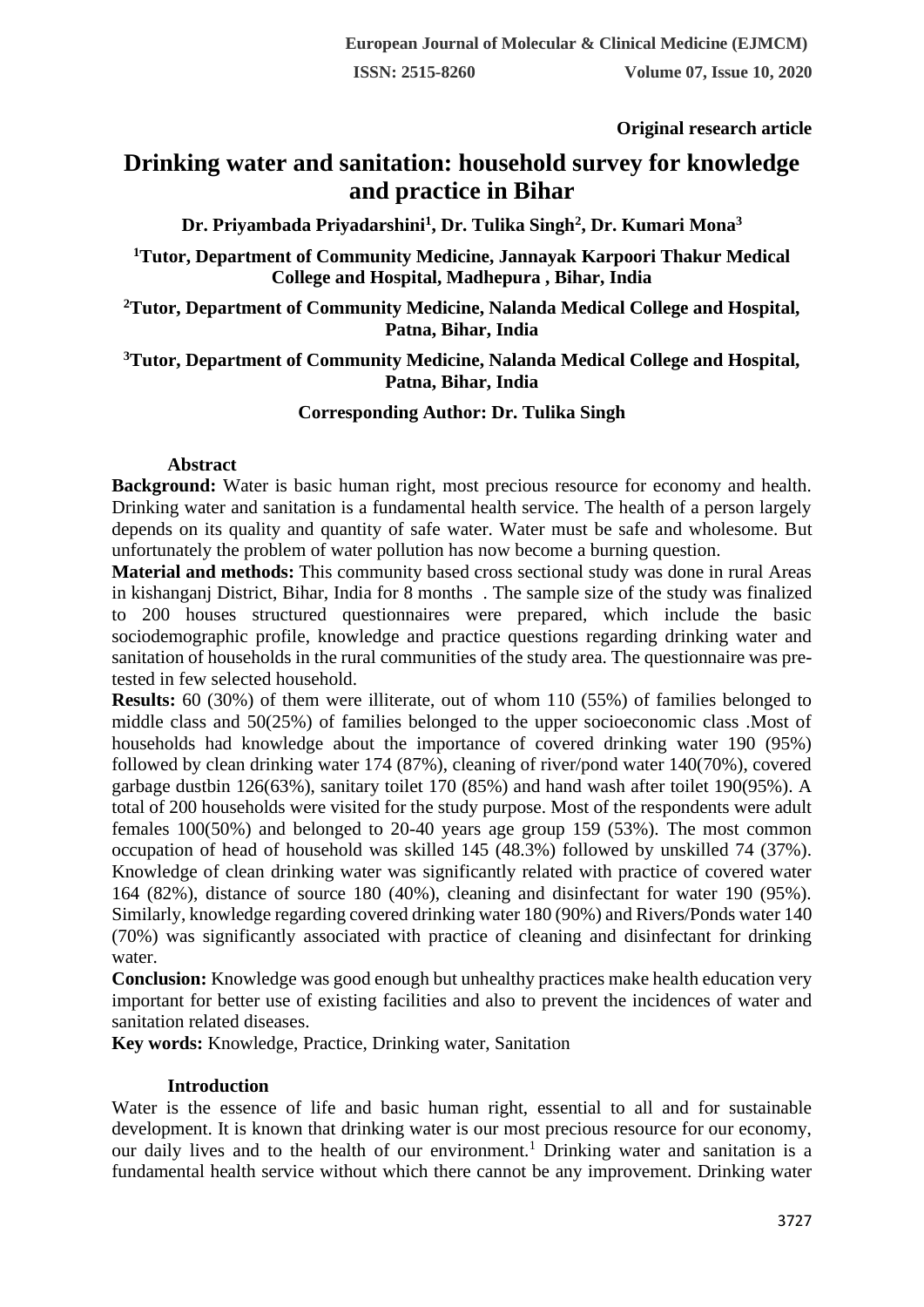and sanitation inadequacies hinder economic and social development constitute a major hurdle to poverty alleviation and inevitably lead to environmental degradation.<sup>2</sup> Water must be safe and wholesome. It should be easily accessible, adequate in quantity, free from contamination, safe and readily available throughout the year.<sup>3</sup> Positive health is not possible without safe water. But unfortunately the problem of water pollution has now become a burning question. Much of ill health that affect humanity is due to lack of safe water supply, particularly in the developing country like ours.<sup>4</sup> The incidence of water borne diseases like typhoid, paratyphoid, diarrhea, dysentery, cholera, parasitic infestations etc. are increasing day by day. These problems can be drastically reduced by raising awareness among people and providing them safe drinking water.<sup>5</sup> Water is the basis of life and blue arteries of the earth. Everyone in the environment depends on fresh water to survive.<sup>6</sup> Villagers are not conscious about the importance of drinking safe water. As a result, they are suffering from various water borne diseases.<sup>6</sup> It is an urgent need to educate them in order to develop the habit of drinking safe water. They should be encouraged to drink water from safe sources and purify water before drinking by various methods of water purification such as boiling, chlorination, filtration etc. when safe sources are not available. Because- "water is the blood in our veins".<sup>7</sup> It is not possible to develop the habit of drinking safe water in 100% people but the percentage can be increased by raising consciousness among them about the importance of drinking safe water and providing them information about various methods of water purification. Because they must be aware of that- "Water is the oil of 21 century".<sup>8</sup>

The habit of drinking safe water among the people of whole country as it has been carried out in a small community among small number of people. So it does not reflect the actual scenario of the country. But it creates a scope to conduct repeated study in this field. The quality of drinking-water is a powerful environmental determinant of health.<sup>9</sup> Drinking-water quality management has been a key pillar of primary prevention for over one-and-a-half centuries and it continues to be the foundation for the prevention and control of water borne diseases. To ensure availability of safe drinking water supply, reliance has to be placed on regular bacteriological analysis to assess portability and to determine the best course of action for protecting the population against waterborne diseases (Ramteke & Bhattaacherjee, 1992). In 1998, the National Policy for Safe Drinking Water Supply and Sanitation (NPSWSS) was published. The main objective of this policy is to improve public health and produce a safe environment by reducing water borne disease and contamination.<sup>10</sup>

### **Material and methods**

This community based cross sectional study was done in rural areas in Kishanganj District, Bihar, India for 8 months.

### **Methodology**

The sample size of the study was finalized to 200 houses Structured questionnaires were prepared, which include the basic sociodemographic profile, knowledge and practice questions regarding drinking water and sanitation of households in the rural communities of the study area. The questionnaire was pre-tested in few selected household. The pre-test was conducted near the study area which had similar characteristics to the areas where the actual study was carried out. Vague terms, phrases and questions identified during the pre-test were modified and changed and missing responses like no response and others were added, and skipping patterns were also corrected. The questionnaires were then administered to the selected study households at their respective residential places.

A pre-tested restructured questionnaire was used as a tool for the study and study was carried out by house to house visit. Convenient purposive sampling technique was applied because the sampling frame of the population of that area was not available. Interview was conducted face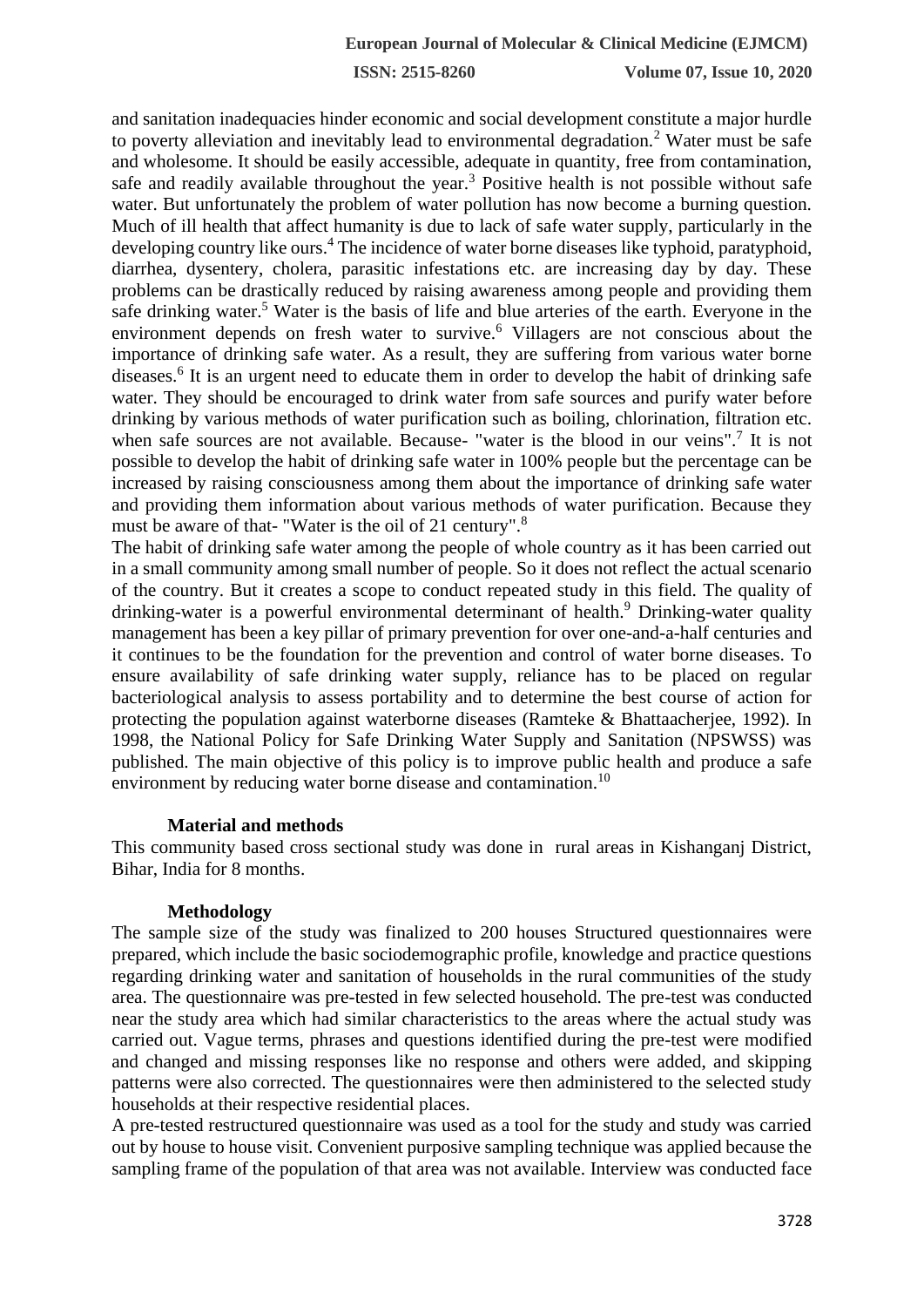to face and study subjects were enrolled till the required sample size was met. Information was collected by interviewing the available adult family member at the time of visit, and also, by physical examination of facilities. Consent was taken from the household member and those families which were not available at their houses and who didn't give consent were excluded.

## **Results**

60 (30%) of them were illiterate, out of whom 110 (55%) of families belonged to middle class and 50(25%) of families belonged to the upper socioeconomic class according to Convenient form of modified B.G. Prasad revised income categories for all India (IW) 2014 as shown in Table (1).

Most of households had knowledge about the importance of covered drinking water 190 (95%) followed by clean drinking water 174 (87%), cleaning of river/pond water

140(70%), covered garbage dustbin 126(63%), sanitary toilet 170 (85%) and hand wash after toilet 190(95%) as shown in table (2).

A total of 200 households were visited for the study purpose. Most of the respondents were adult females 100(50%) and belonged to 20-40 years age group 159 (53%). The most common occupation of head of household was skilled 145 (48.3%) followed by unskilled 74 (37%).

| Sociodemograhic characteristics |                    | Frequency (n) | Percent $(\% )$ |  |
|---------------------------------|--------------------|---------------|-----------------|--|
| Age                             | 20-40              | 100           | 50              |  |
|                                 | $40 - 60$          | 70            | 35              |  |
|                                 | Above 60           | 30            | 15              |  |
| <b>Sex</b>                      | Male               | 96            | 48              |  |
|                                 | Female             | 104           | 52              |  |
| <b>Education</b>                | illiterate         | 60            | 30              |  |
|                                 | High school        | 112           | 56              |  |
|                                 | $>$ High school    | 28            | 14              |  |
| Occupation                      | unemployed         | 60            | 30              |  |
|                                 | skilled            | 84            | 42              |  |
|                                 | unskilled          | 74            | 37              |  |
| Socioeconomic class             | Lower class        | 40            | 20              |  |
|                                 | Middle class       | 110           | 55              |  |
|                                 | <b>Upper class</b> | 50            | 25              |  |
| <b>Total</b>                    |                    | 200           | 100             |  |

| Table 1: Distribution of study subjects by sociodemograhic characteristic (n=200). |  |  |  |  |
|------------------------------------------------------------------------------------|--|--|--|--|
|------------------------------------------------------------------------------------|--|--|--|--|

## **Table 2: Distribution of study subjects by Knowledge on drinking water and sanitation**

| Knowledge                        | $N=200$        | No. of houses $(n)$ | Percentage $(\% )$ |
|----------------------------------|----------------|---------------------|--------------------|
| Drinking water should be covered | Yes            | 190                 | 95                 |
|                                  | N <sub>o</sub> | 10                  | 5                  |
| Clean drinking water should be   | Yes            | 174                 | 87                 |
| used                             | N <sub>o</sub> | 26                  | 13                 |
| Rivers/Ponds water should be     | Yes            | 140                 | 70                 |
| clean                            | N <sub>o</sub> | 60                  | 30                 |
| Garbage dustbin should be        | Yes            | 126                 | 63                 |
| covered                          | N <sub>o</sub> | 74                  | 37                 |
| Sanitary Toilet should           | Yes            | 170                 | 85                 |
| be used                          | N <sub>o</sub> | 30                  | 15                 |
|                                  |                |                     |                    |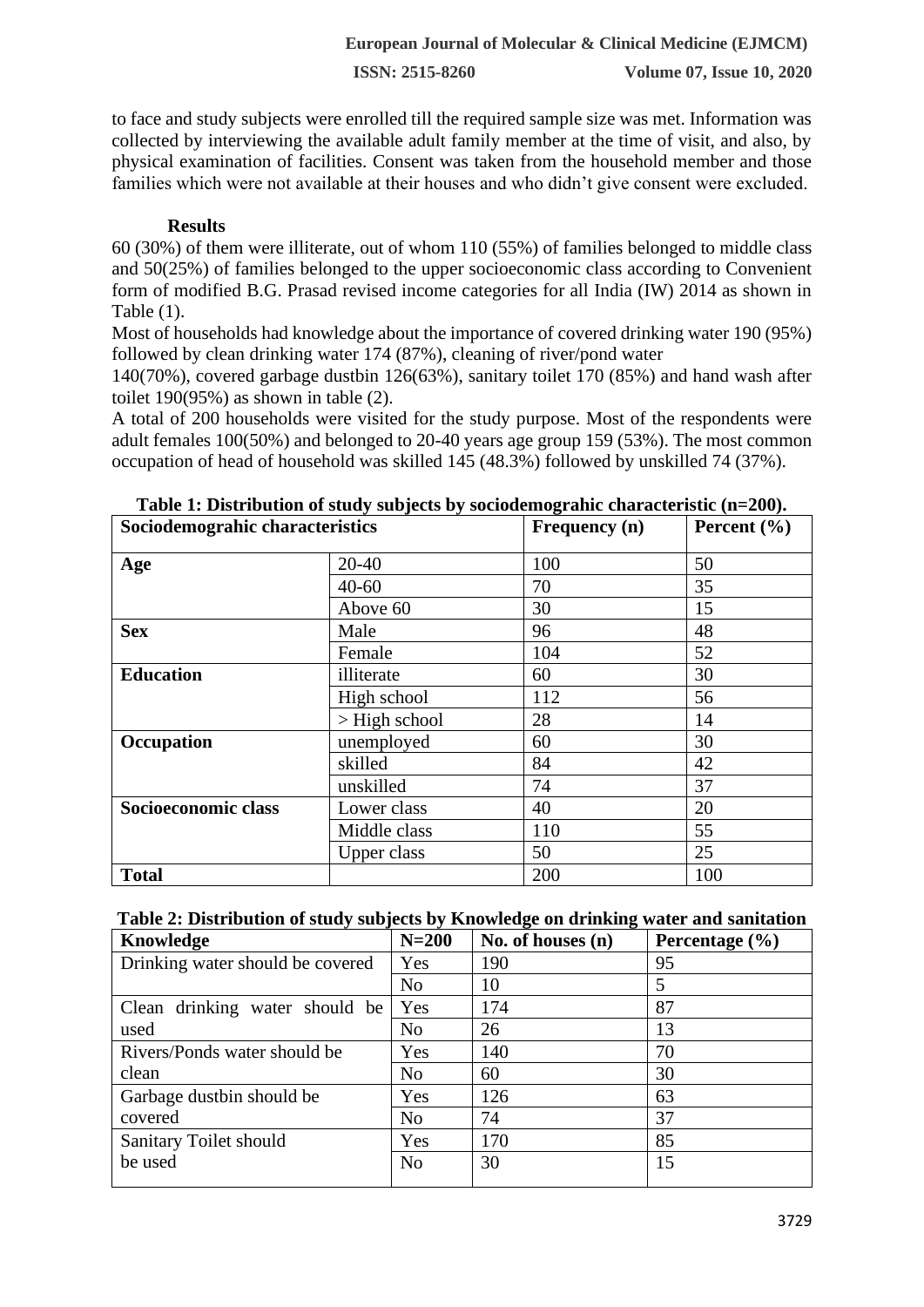### **European Journal of Molecular & Clinical Medicine (EJMCM)**

**ISSN: 2515-8260 Volume 07, Issue 10, 2020**

| Hand wash after toilet | Yes | 190 | ๛<br>~ |
|------------------------|-----|-----|--------|
|                        | N0  | ιv  | ັ      |
| Total                  |     | 200 | 100    |

### **Table 3: Distribution of study subjects by Hygienic practice on drinking water and sanitation**

| <b>Hygienic practice</b>                                    | $N=200$                         | No. of houses | Percentage $(\% )$ |
|-------------------------------------------------------------|---------------------------------|---------------|--------------------|
|                                                             |                                 | (n)           |                    |
| Drinking water was                                          | Yes                             | 186           | 93                 |
| found cover                                                 | N <sub>o</sub>                  | 14            | $\overline{7}$     |
| Source of drinking water                                    | Pipe line                       | 168           | 84                 |
|                                                             | water<br>Others*                | 32            |                    |
|                                                             |                                 |               | 16                 |
| Pipe line water $=$ tube well, tape water, hand pump,       |                                 |               |                    |
| Others* = $River/pond/ lake$<br><b>Distance</b><br>of<br>of | Within                          | 92            | 46                 |
| source                                                      |                                 |               |                    |
| drinking water                                              | premises outside of<br>premises | 108           | 54                 |
| Water                                                       | <b>Boiling</b>                  | 88            | 44                 |
| purification                                                | Others**                        | 76            | 38                 |
| method                                                      | None                            | 36            | 18                 |
| Others** = Chlorine tab., Cloth filtration, RO System       |                                 |               |                    |
| Garbage                                                     | Yes                             | 90            | 45                 |
| dustbin was                                                 | N <sub>o</sub>                  | 110           | 55                 |
| covered in premises                                         |                                 |               |                    |
| Garbage was                                                 | Yes                             | 118           | 59                 |
| found openly in<br>premises                                 | N <sub>o</sub>                  | 82            | 41                 |
| Toilet facility                                             | Toilet within                   | 122           | 61                 |
| was available                                               | premises                        |               |                    |
|                                                             | Open air<br>defecation          | 64            | 32                 |
|                                                             | Community<br>toilet             | 14            | $\overline{7}$     |
| Foot wear used for toilet                                   | Yes                             | 158           | 79                 |
|                                                             | N <sub>o</sub>                  | 42            | 21                 |
| Hand washing after toilet                                   | Soap water                      | 130           | 65                 |
|                                                             | Others***                       | 70            | 35                 |
| Others*** = Ash, Mud, Plain Water                           |                                 |               |                    |
| Total                                                       |                                 | 200           | 100                |

We found that the access to water facility was 100% as all the houses derived water from sources. Table (3) was shown covered drinking water was found 186 (93%) and majority households 168 (84%) collected water for drinking purpose from pipeline followed by remaining others 32 (16%). They were travelling for fetching drinking water 108 (54%) outside of premises followed by 92 (46%) within premises. It was seen that majority 88 (44%) households used boiling method for purification of drinking water followed by 76 (38%) of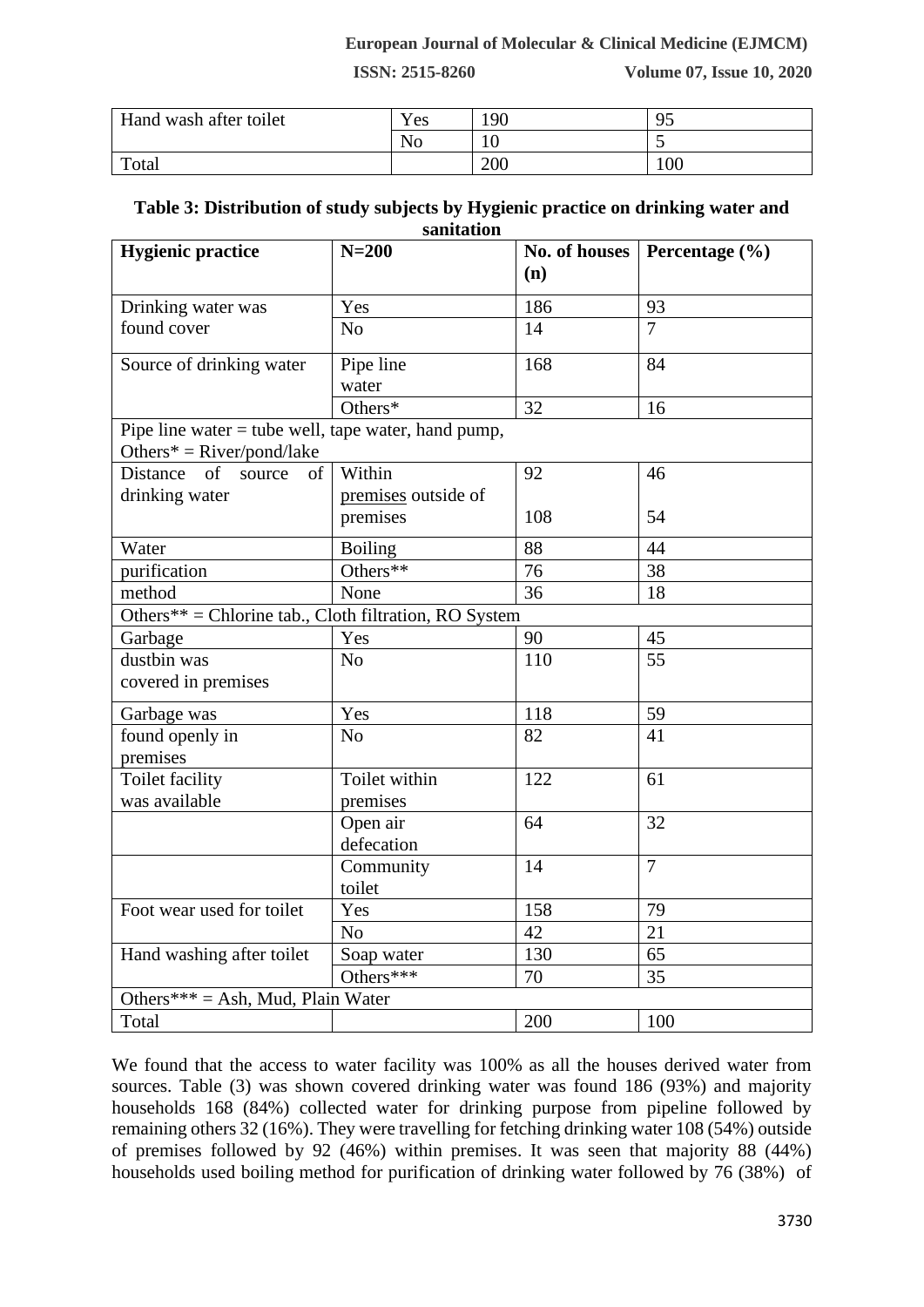### **European Journal of Molecular & Clinical Medicine (EJMCM)**

**ISSN: 2515-8260 Volume 07, Issue 10, 2020**

them treat drinking water by other methods and 36 (18%) households did not use any treatment for purification of water. Average 110(55%) households had uncovered garbage dustbin, garbage found openly in premises 118 (59%) and households were had a toilet facility within premises 122 (61%) of which toilets were sanitary 108 (54%), households without toilet facility who used open air defecation 64(32%), households did not use footwear for toilet 42 (21%), households washed their hands after toilet with soap 130 (65%) and remaining by others like as Ash, Mud, Plain Water 70 (35%).

| <b>Practice</b>                                       |                        | Knowledge                           |           |              | $CI =$<br>95% |         |  |
|-------------------------------------------------------|------------------------|-------------------------------------|-----------|--------------|---------------|---------|--|
|                                                       |                        | Yes $(\% )$                         | No $(\%)$ | Total $(\%)$ | $\square$ 2   | P value |  |
|                                                       |                        | Clean drinking water should be used |           |              |               |         |  |
| Drinking water was<br>found                           | Yes                    | 164(82)                             | 22(11)    | 186 (93)     | 29.88         | 0.00    |  |
| cover                                                 | N <sub>o</sub>         | 6(3)                                | 8(4)      | 14(7)        |               |         |  |
| Distance of source<br>of water                        | within<br>premises     | 180(40)                             | 12(6)     | 92 (46)      | 7.22          | 0.006   |  |
|                                                       | Outside of<br>premises | 84 (42)                             | 24(12)    | 108(54)      |               |         |  |
| Water                                                 | <b>Boiling</b>         | 82 (41)                             | 6(3)      | 88 (44)      | 1.69          | 0.00    |  |
| purification                                          | Others                 | 72 (36)                             | 4(2)      | 76 (38)      |               |         |  |
| method                                                | None                   | 15(7.5)                             | 21(10.5)  | 36(18)       |               |         |  |
| Others** = Chlorine tab., Cloth filtration, RO System |                        |                                     |           |              |               |         |  |
| Drinking water should be covered                      |                        |                                     |           |              |               |         |  |
| Drinking water was                                    | Yes                    | 180 (90)                            | 63)       | 186 (93)     | 54.87         | 0.00    |  |
| found cover                                           | N <sub>o</sub>         | 9(4.5)                              | 5(2.5)    | 14(7)        |               |         |  |
| Rivers/Ponds water should be clean                    |                        |                                     |           |              |               |         |  |
| Water purification<br>method                          | <b>Boiling</b>         | 72 (36)                             | 16(8)     | 88 (44)      | 67.68         | 0.00    |  |
|                                                       | Others                 | 60(30)                              | 16(8)     | 76(38)       |               |         |  |
|                                                       | None                   | 16(8)                               | 20(10)    | 36(18)       |               |         |  |
| Garbage dustbin should be covered                     |                        |                                     |           |              |               |         |  |
| dustbin<br>Garbage<br>was                             | Yes                    | 76 (38)                             | 14(7)     | 90(45)       | 81.74         | 0.00    |  |
| covered in premises                                   | N <sub>o</sub>         | 40(20)                              | 70(35)    | 110(55)      |               |         |  |
| Garbage was found<br>openly                           | Yes                    | 68(34)                              | 50(25)    | 118 (59)     | 9.36          | 0.002   |  |
| in premises                                           | N <sub>o</sub>         | 56(28)                              | 26(13)    | 82(41)       |               |         |  |
| <b>Sanitary Toilet should be used</b>                 |                        |                                     |           |              |               |         |  |
| within<br>Toilet<br>premises                          | $\vert$ Yes            | 117 (58.5)                          | 5(2.5)    | 122(61)      | 73.42         | 0.00    |  |
|                                                       | N <sub>o</sub>         | 33(16.5)                            | 31(15.5)  | 64 (39)      |               |         |  |
| wash<br>after<br>Hand<br>defecation                   | Soap                   | 110(55)                             | 20(10)    | 130(65)      | 9.97          | 0.002   |  |
|                                                       | Others                 | 50(25)                              | 20(10)    | 70(35)       |               |         |  |
| Others*** = Ash, Mud, Plain Water                     |                        |                                     |           |              |               |         |  |

| Table 4: Association of knowledge and practice of respondents on drinking water and |
|-------------------------------------------------------------------------------------|
| sanitation                                                                          |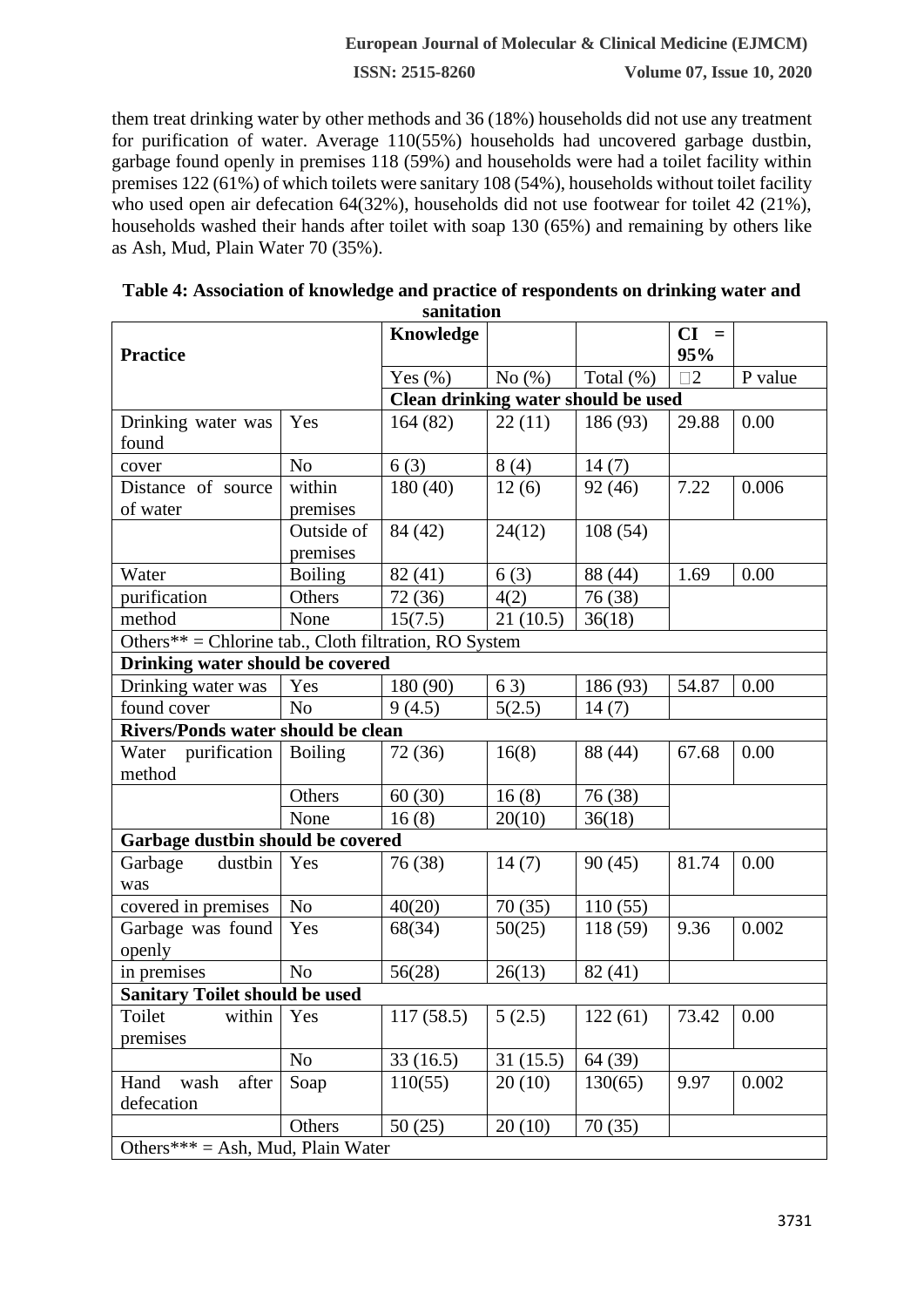Table (4) showed significant association between different variable of knowledge and practice related to drinking water and sanitation. Knowledge of clean drinking water was significantly related with practice of covered water 164 (82%), distance of source 180 (40%), cleaning and disinfectant for water 190 (95%). Similarly, knowledge regarding covered drinking water 180 (90%) and Rivers/Ponds water 140 (70%) was significantly associated with practice of cleaning and disinfectant for drinking water. Knowledge of covered garbage dustbin was significantly associated with practice of covered garbage dustbin 76 (38%) and garbage found openly in premises 68 (34%). Likewise knowledge of sanitary toilet was significantly associated with practice of toilet within premises 117 (58.5%) and hand wash after defecation 110(55%). Table (5) was showing hygiene practice significantly related to toilet facility. Toilet within premises 81 (40.5%) and sanitary toilet within premises 131 (65.5%) had shown significant association with soap hand washing practice.

| <b>Table 5. Association of respondents on hygienic practice</b> |                |             |          |              |             |       |  |
|-----------------------------------------------------------------|----------------|-------------|----------|--------------|-------------|-------|--|
| <b>Hand wash after defecation</b>                               |                | $CI = 95%$  |          |              |             |       |  |
|                                                                 |                | Soap $(\%)$ | Others   | Total $(\%)$ | $\square 2$ |       |  |
|                                                                 |                |             | (% )     |              |             | value |  |
| <b>Toilet within Premises</b>                                   | Yes            | 81 (40.5)   | 41(20.5) | 122(61)      |             |       |  |
|                                                                 | N <sub>o</sub> | 40(20)      | 38(19)   | 78 (39)      | 6.29        | 0.015 |  |
| within<br>toilet<br>Sanitary<br>premises                        | Yes            | 131(65.5)   | 43(21.5) | 174 (87)     |             |       |  |
|                                                                 | N <sub>o</sub> | 6(3)        | 20(10)   | 26(13)       | 18.22       | 0.00  |  |
| Others*** = Ash, Mud, Plain Water                               |                |             |          |              |             |       |  |

**Table 5: Association of respondents on hygienic practice**

#### **Discussion**

Provision of drinking water has been of primary concern in rural India.<sup>11,12</sup> In Tamil Nadu, there are guidelines for provision of potable drinking water in villages and to ensure segregation of sewage and drinking water. This includes setting up village level water and sanitation committee to formulate a master plan for sewage and drainage.<sup> $13$ </sup> These guidelines state that water pipes should not go through sewage or should not be submerged in sewage at any point. However, sewage channels were found to run parallel to water pipes and cross them at various junctions. Since these are open sewage channels, there is the possibility of sewage mixing with the piped water, especially as the water supply is intermittent, causing negative pressure in pipes and after rain, entry of sewage through these taps was a distinct possibility. In order to ensure proper segregation of sewage and faeces from drinking water, alternate designs are needed. Elevating the water pipe at places where water lines cross sewage and covering the sewage channels at junctions are possible methods to minimize contact of sewage with drinking water. $14$ 

In our study, most of females were homemakers mostly engaged in household activity whereas head of the family was busy in their job. More than half of respondents studied up to matriculation and reported sufficient knowledge about drinking water and sanitation but did not practice it and their economic status was poor as compared to Swaroop N et al.<sup>15</sup> Study reported that most of respondents had knowledge about importance of covered drinking water in prevention of diseases that was nearly similar to 96% in study by Bharti et al.<sup>16</sup> Households had higher knowledge about importance of clean drinking water and hand wash after toilet as compared to  $(76.92\%)$  in study of Sah et al.<sup>17</sup> They had higher knowledge on clean drinking water were significantly associated with implement of covered drinking water practice for better health and protect from water born disease.

The last two decades have seen major shifts in the proportion of the global population using various types of drinking water sources. The biggest change has been the increase in piped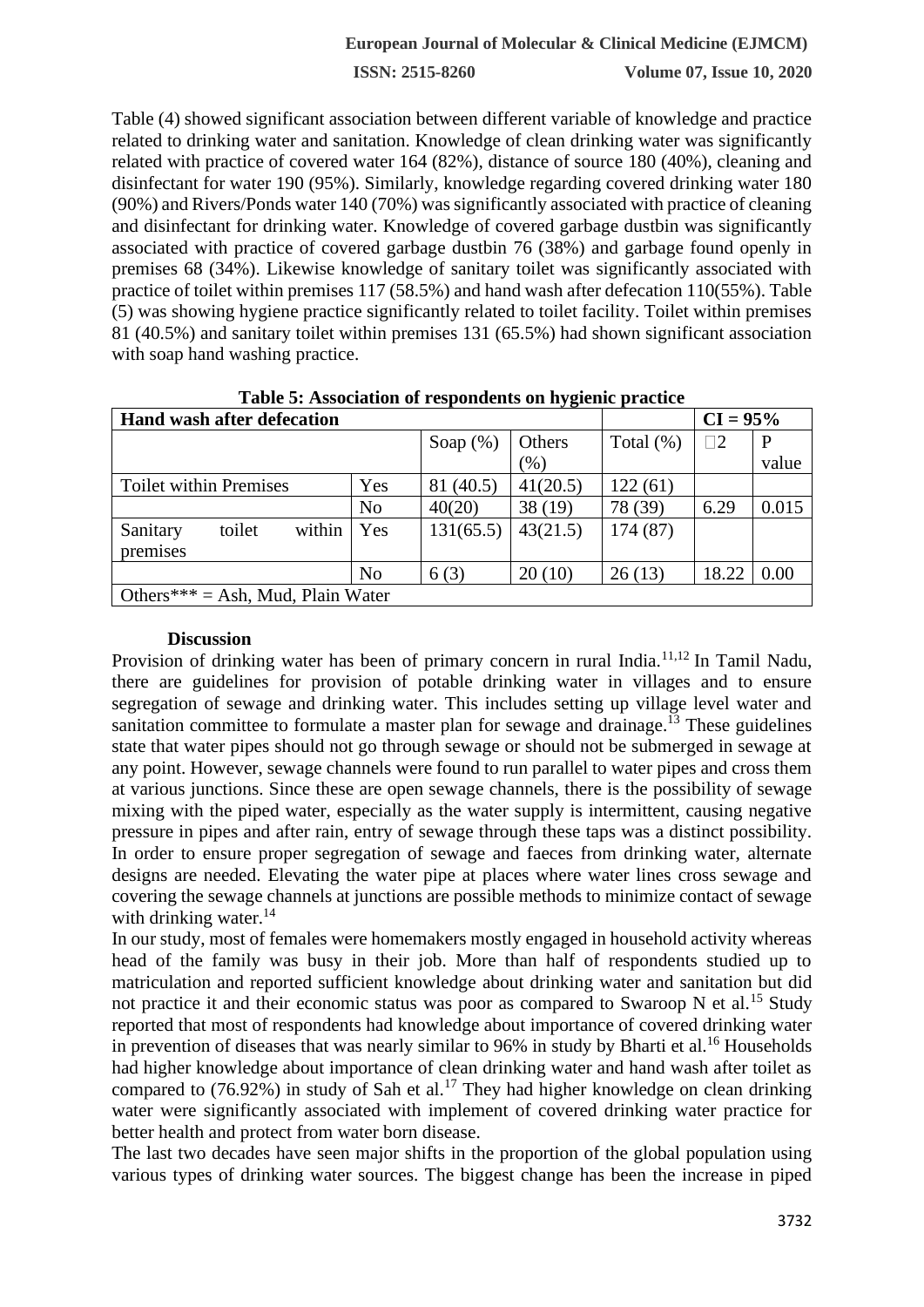water supplies on premises, the use of piped water on premises grew even faster from previous and over the same period, reliance on surface water was halved, in rural areas.<sup>18</sup> Majority of household significantly practiced covered drinking water in premises as they had knowledge about covered drinking water and 58 (58%) households collected water for drinking purpose from a pipeline which was lower in Swaroop N et al study.<sup>15</sup> Households who collected water within premises was found similar to 43 (43%) pipe water in premises and more outside water source respectively comparatively as Swaroop N et al study and opposite seen in other rural area of Salem district where water source within premises 9% and outside from premises 91% respectively.<sup>19</sup> knowledge on clean drinking water significantly associated to fetching water from outside water source due to there was more chance of water contamination and need to be treated.

It was seen in our study that boiling method more commonly used than straining through cloth for purification of drinking water but Swaroop N et al showed opposite of it.<sup>15</sup> The commonest form of disinfection in rural India is single-point chlorination using bleaching powder whereas this may not be effective because of the possibility of multiple sites of contamination and the amount of chlorine added was inadequate by the WHO standards.<sup>14,20,21</sup> Water is pumped every day but the current TWAD Board guidelines specify that chlorination should be done once a month, thus requiring modification.<sup>13</sup> Alternative point- of-use disinfection methods such as solar water treatment, point-of-use chlorination and storage of water in narrow- mouthed vessels need to be explored. $22-25$ 

Considering the contamination of all water samples at the household level, end-user disinfection is likely to be more effective in such settings.<sup>26</sup> However, such methods may not be sustainable over longer periods or may not be cost- effective in rural India <sup>27</sup>The practice of tethering animals close to human dwellings and the consequent proximity to animal faecal matter further enhances the risk of contamination of drinking water.<sup>28,29</sup> The key to providing microbiologically clean drinking water lies in understanding the various mechanisms by which water gets contaminated, and formulating interventions at critical points to decrease and prevent contamination of drinking water.<sup>30</sup> Approximately 36 (18%) households did not use any treatment for purification of water due to knowledge about clean drinking water and water source like river, pond significantly impact on water treatment practice whereas in India average 72.7 per cent of the rural population does not use any method of water disinfection <sup>31</sup> Bhattacharya et al. also found 72% of household don't follow any treatment and drink it as it.<sup>32</sup> Study reported treating water at home at any point during the year, for the most part seasonally or occasionally rather than year-round. Common triggers for treating water are a change in its appearance or illness in the family mainly increased turbidity during the rainy season may prompt households to treat water, and women often boil water for a sick child or elderly family member and water treatment as a curative, rather than preventive, health measure, to be used in case of sickness.<sup>33</sup>

More than half of households ware significantly had uncovered garbage dustbin and garbage was openly in premises due to lack of knowledge about covered garbage dustbin and health related disease. Knowledge on covered garbage dustbin and sanitary toilet provide protection from breeding places for flies, which transmit cholera, diarrhoea and the dreadful disease of plague, spreads from garbage heaps and it significantly affect households practice.<sup>34</sup> In India, approximately 74% have no sanitary toilets facility whereas our study had high proportion of toilet facility as comparatively to toilet facility 72 (72%) in which sanitary toilet facility 62 (62%) in Swaroop N et al study and knowledge about sanitary toilet significantly impact on toilet facility within premises $15,31$  Households without toilet facility commonly used open air defecation and common public latrine nearly similar to use of public latrine 4.6% in whole rural area of Salem district.<sup>35</sup> Open air defecation, a common practice among villagers, may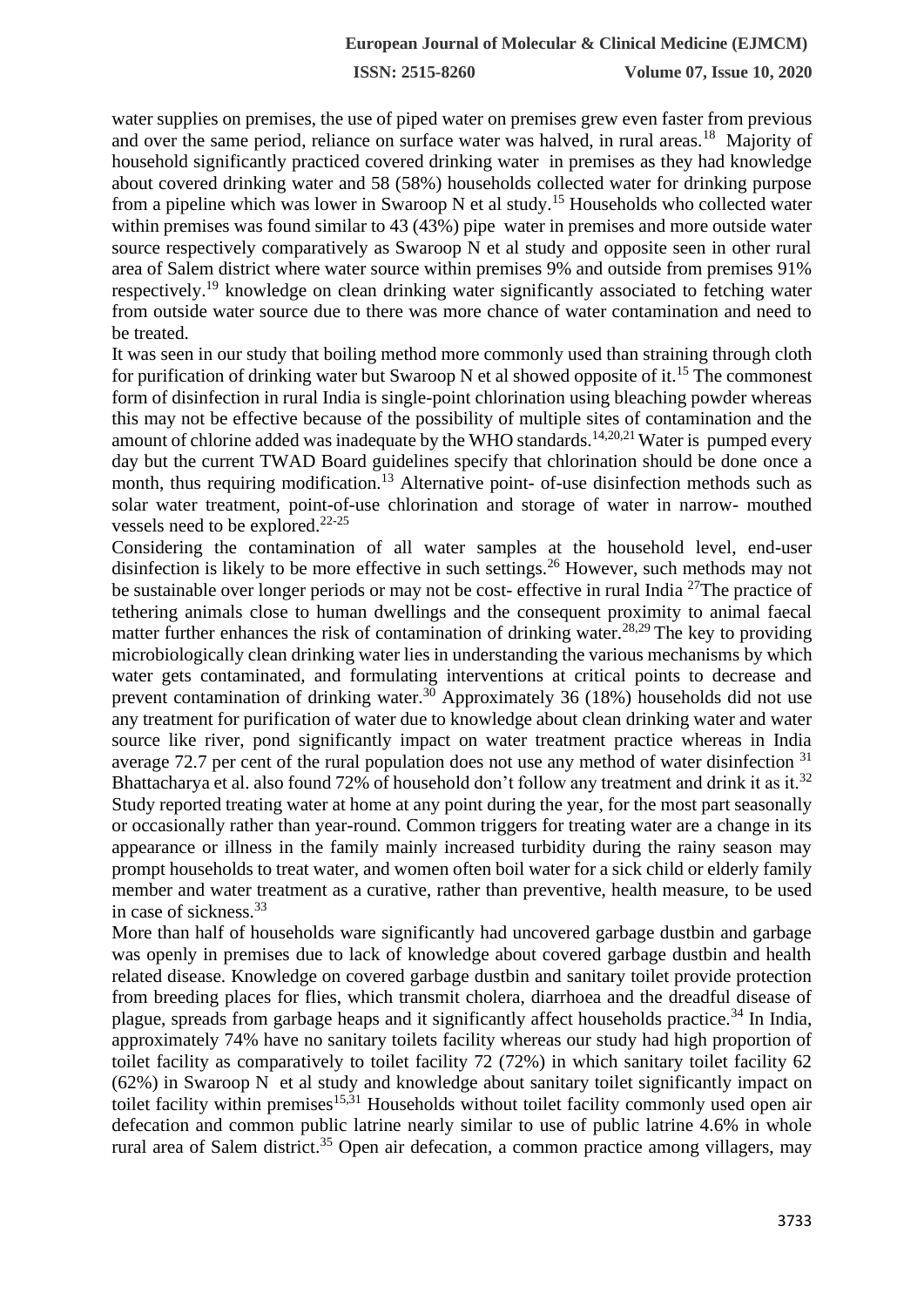lead to contamination of the water supply system and result in outbreaks of diarrheal disease.<sup>36,37</sup>

Open air defecation more common in our study than other rural area of Salem district.<sup>35</sup> Open air defecation close to human dwellings contributed to the conversion of large areas of land in and around the village into

defecation or faecal fields.<sup>14</sup> These faecal fields potentially put the village at risk of flooding with faecal material from surrounding areas during rains. In an adjoining premises, a suspected outbreak of disease was reported after heavy rain because of poorly maintained water supply pipes that ran through a faecal field.<sup>14</sup> Existing Tamil Nadu Water Supply and Drainage (TWAD) Board guidelines specify that the public should not defecate around the tanks and the taps, but is non- specific when it comes to defecation in other places, not accounting for the fact that common defecation areas are usually in the public land where the water supply pipes are laid.<sup>13</sup> Approximately 42(21%) of households were not used footwear for toilet and 16 (8%) households didn't used footwear during open air defecation due to almost they were illiterate . Washing hands after defecation is one of the most effective ways to prevent gastrointestinal parasitic infections.<sup>38,39</sup> A study of Sah R B et al reported (66%) wash their hands with soap water after defecation and remaining others like as Ash, Mud, Plain Water 102 (34%) was same as comparatively to our study in which significant knowledge about sanitary toilet facility affect hand washing practice.<sup>40</sup> In contrast, studies conducted in Colombia and India reported that 82.5% and 86.4% respectively wash their hands after using the toilet.<sup>41,42</sup> .The low frequencies of hand washing with soap significantly attributed to the lack of soap at home and toilet facility in premises. Soap, water, and latrines are essential for proper hygiene practice.<sup>43</sup> Even if knowledge exists, sanitary toilet facility within premises significantly affect hand wash after defecation and lack of appropriate resources may negatively affect proper hand washing practices.<sup>40</sup> A study by Cairncross et al uncovered the effect of a supportive household norm on hand-washing behaviour was seen on education activities, exhibitions, health camps, local theatre, films and health clubs contributed to the success of a hand-washing promotion programme.<sup>30</sup>

### **Conclusion**

Knowledge was good enough but unhealthy practices make health education very important for better use of existing facilities and also to prevent the incidences of water and sanitation related diseases.

### **Reference**

- 1. World Health Organization (WHO) (2004). Water, sanitation and hygiene links to health, facts and figures. Geneva. Available at: http://www.who.int/ water\_sanitation\_health/ en/factsfigures04.pdf. Assessed 4 February 2014.
- 2. Choudury N, Hossain MA. Exploring the current Status of Sanitary latrine use in shibpur Upazila, Narsingdi district. BRAC report. 2006.
- 3. Moe CL, Rheingans RD. Global challenges in water, sanitation and health. J Water Health. 2006; 4(Suppl 1): 41-57.
- 4. Progress on drinking water and sanitation 2012 update: JMPreport2012. Available at: http://www.unicef.org/ media/ files/ JMPreport 2012.pdf. Assessed on 8th February 2014.
- 5. WHO/UNICEF Joint monitoring programme for water supply and sanitation. Meeting the MDG drinking water and sanitation target: a mid-term assessment of progress. World Health Organization, Geneva and United Nations Childrens Fund, New York; 2004. Available at: http://www.who. int/ water\_sanitation\_ health/monitoring/jmpfinal.pdf. Assessed on 12th February 2014.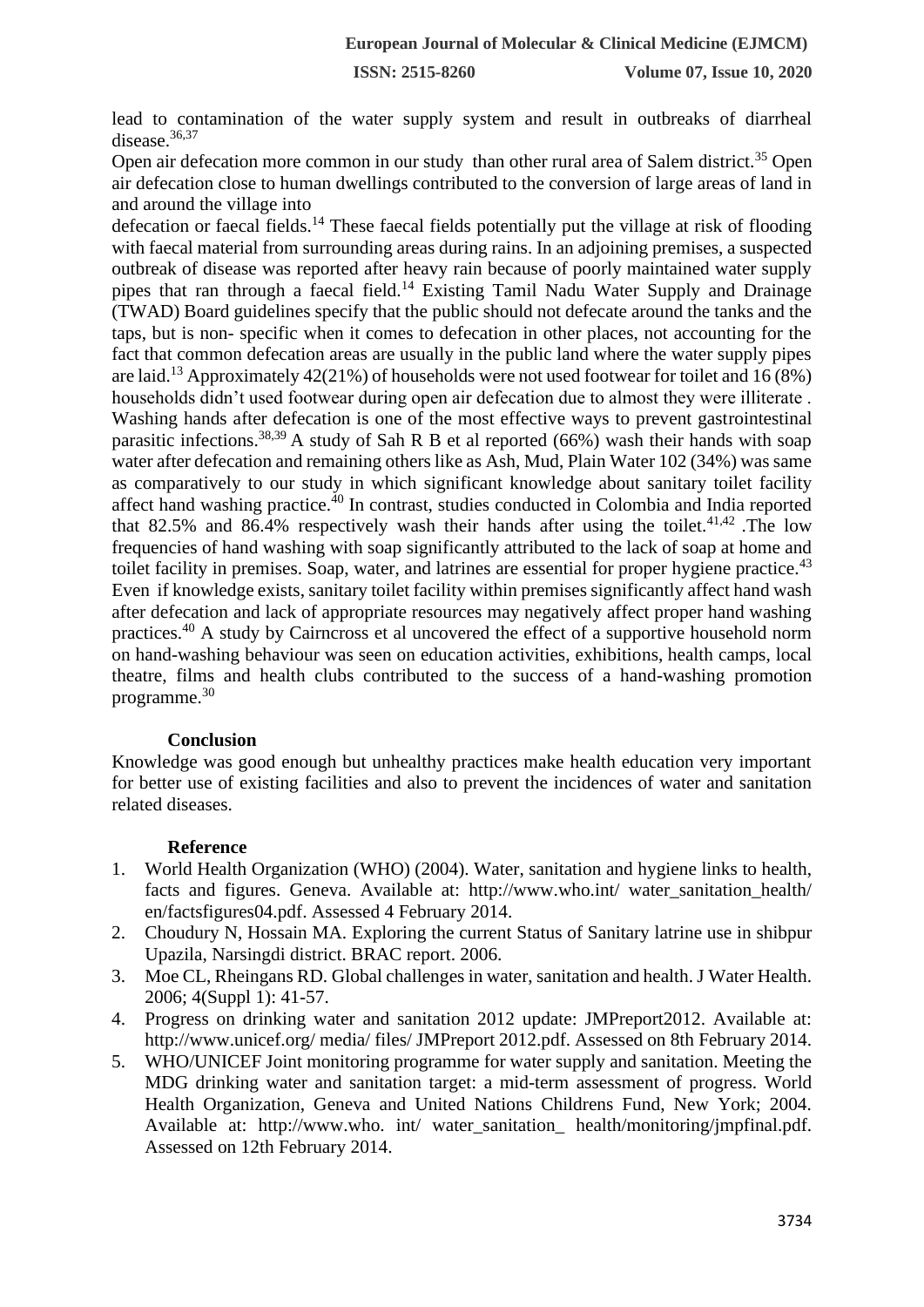- 6. Howard G, Jahnel J, Frimmel FH, McChesney D, Reed B, Schijven J, et al. Human excreta and sanitation Potential hazards and information Needs. World Health Organization. London UK. IWA Publication:2006.
- 7. Pandve HT. Environmental sanitation: an ignored issue in India. Indian Journal of Occupational Environmental Medication. 2008;12(1): 40. Available at: http:// www. ijoem. com/ article. asp. Assessed on 15th Febrary 2014.
- 8. Tamilnadu: Main source of drinking water, 2011. Available at: http://www.census.tn.nic.in/ HLO Datasheet Final/ HLO Datasheet Drinking Water Page 1.pdf. Assessed on 18th February 2014.
- 9. Bilas R, Singh RP. Rural water supply and the problem of health in village India, case of the Varanasi district. Geogr Med. 1981;11: 65-85.
- 10. Kang G, Ramakrishna BS, Daniel J, Mathan M, Mathan VI. Epidemiological and laboratory investigations of outbreaks of diarrhoea in rural South India: implications for control of disease. Epidemiol Infect. 2001;127:107-12.
- 11. Bilas R, Singh RP. Rural water supply and the problem of health in village India, case of the Varanasi district. Geogr Med. 1981;11:65-85.
- 12. Kang G, Ramakrishna BS, Daniel J, Mathan M, Mathan VI. Epidemiological and laboratory investigations of outbreaks of diarrhoea in rural South India: implications for control of disease. Epidemiol Infect. 2001;127:107-12.
- 13. Tamil Nadu Water Supply and Drainage (TWAD) Board. Guidelines for provision of water supply and hygiene for the village panchayat: book in tamil. Northern Zone, Vellore, Tamil Nadu. Tamil Nadu Water Supply and Drainage Board. Communication and Human Resource Development Division. 2007.
- 14. Gopal S, Sarkar R, Banda K, Govindarajan J, Harijan BB, Jeyakumar MB. Study of water supply and sanitation practices in India using geographic information systems: some design and other considerations in a village setting. Indian J Med Res. 2009;129:233-41.
- 15. Swaroop N, Janish A, Fernandez S, Ramakrishna GB, Agrawal T, Ravi S. Access to improved drinking water and sanitation facilities in a rural area of Bangalore urban district; Nat J Res Com Med. 2012;1(2).
- 16. Bharti, Malik M, Kumar V, Verma R, Chawla S, Sachdeva S. Knowledge attitude and practices regarding water handling and water quality assessment in a rural block of Haryana. Int J Basic Appl Med Sc. 2013;3(2):243-7.
- 17. Sah RB, Baral DD, Ghimire A, Pokharel PK. Knowledge & practice of water & sanitation application: Health Renaissance. 2013;11(3):241-45.
- 18. Progress on drinking water and sanitation 2012 update: JMPreport2012. Available at[:](http://www.unicef.org/) <http://www.unicef.org/> media/ files/ JMPreport2012.pdf. Assessed on 8<sup>th</sup> February 2014.
- 19. Tamilnadu: Main source of drinking water, 2011. Available at: http://www.census.tn. nic.in/ HLO\_Datasheet\_Final/HLO\_Datasheet\_Drinking\_ Water\_Page1.pdf. Assessed on 18<sup>th</sup> February 2014
- 20. Propato M, Uber JG. Vulnerability of water distribution systems to pathogen intrusion: how effective is a disinfectant residual? Environ Sci Technol. 2004;38:3713-22.
- 21. WHO. Guidelines for cholera control. Geneva: World Health Organization; 1993
- 22. Kang G, Roy S, Balraj V. Appropriate technology for rural India solar decontamination of water for emergency settings and small communities. Trans R Soc Trop Med Hyg. 2006;100:863-6.
- 23. Rose A, Roy S, Abraham V, Holmgren G, George K, Balraj V, et al. Solar disinfection of water for diarrhoeal prevention in southern India. Arch Dis Child. 2006;91:139-41.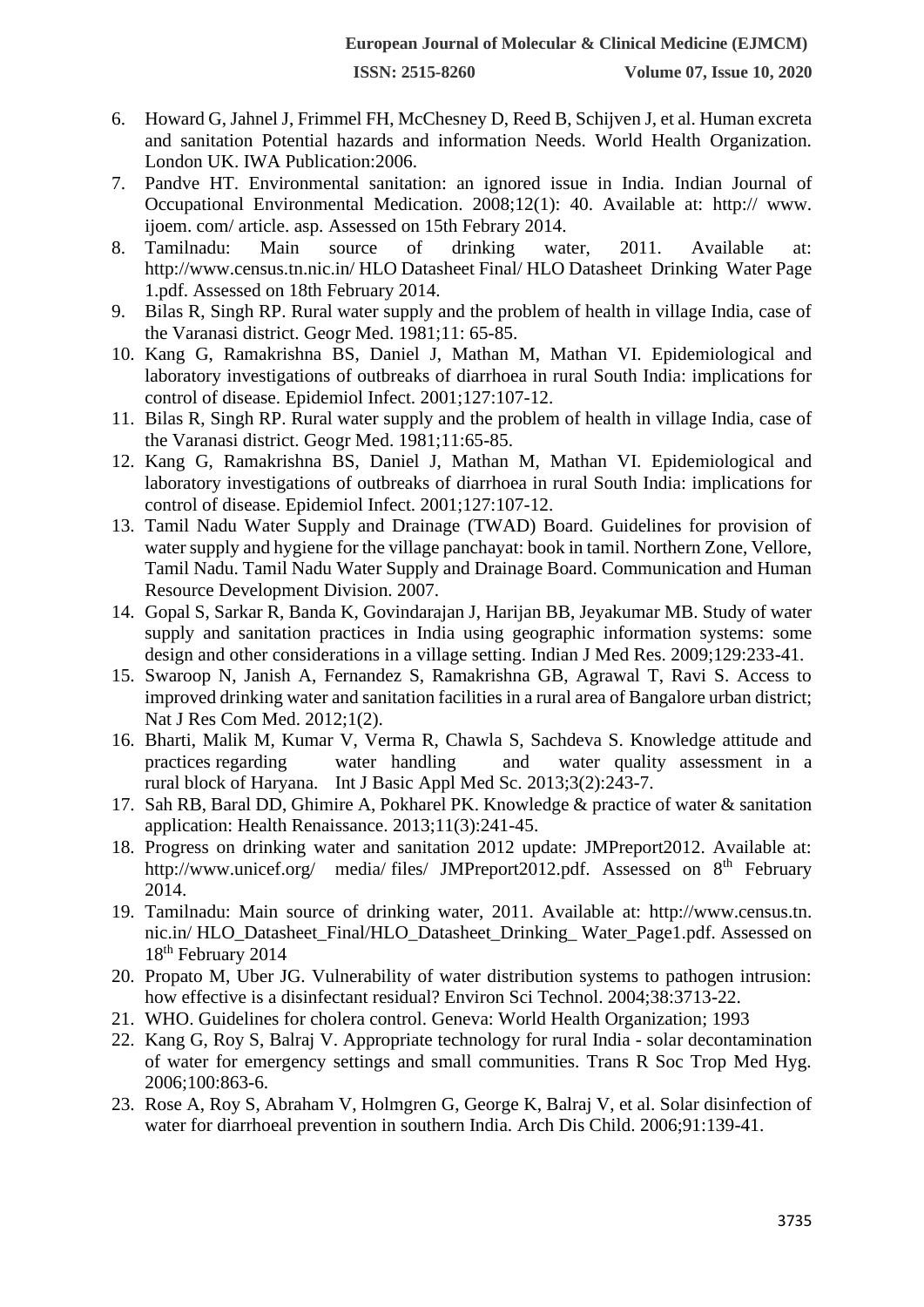- 24. Arnold BF, Colford JM Jr. Treating water with chlorine at point-of-use to improve water quality and reduce child diarrhoea in developing countries: a systematic review and metaanalysis. Am J Trop Med Hyg. 2007;76:354-64.
- 25. Mintz ED, Reiff FM, Tauxe RV. Safe water treatment and storage in the home. A practical new strategy to prevent waterborne disease. JAMA. 1995;273:948-53.
- 26. Clasen T, Roberts I, Rabie T, Schmidt W, Cairncross S. Interventions to improve water quality for preventing diarrhoea. Cochrane Database Syst Rev. 2006;3:CD004794.
- 27. Zwane AP, Kremer M. What works in fighting diarrheal diseases in developing countries? a critical review. Boston: Center for International Development at Harvard University. 2007.
- 28. Howe AD, Forster S, Morton S, Marshall R, Osbrn KS, Wright P, et al. Cryptosporidium oocysts in a water supply associated with a cryptosporidiosis outbreak. Emerg Infect Dis. 2002;8:619-24.
- 29. Licence K, Oates KR, Synge BA, Reid TM. An outbreak of E. coli O157 infection with evidence of spread from animals to man through contamination of a private water supply. Epidemiol Infect. 2001;126:135-8.
- 30. Trevett AF, Carter R, Tyrrel S. Water quality deterioration: a study of household drinking water quality in rural Honduras. Int J Environ Health Res. 2004;14:273-83.
- 31. International Institute for Population Sciences (IIPS) and Macro International. National Family Health Survey (NFHS-3), 2005-06. Mumbai, India. IIPS;2007.
- 32. Bhattacharya M. Water handling and sanitation practices in rural community of madhya pradesh: a knowledge, attitude and practice study. Indian J Prev Soc Med. 2011;42(1).
- 33. Output 1 of WHO contract 1265: Guidance on communication with respect to safe drinking water and household hygiene. WHO cranfield.pdf.
- 34. Knowledge, attitude and practice: IRC international water and sanitation center. Available at: <http://www.ircwash.org/> sites/default/files/822-96- 16013.pdf. Assessed on 24<sup>th</sup> February, 2014.
- 35. Tamilnadu: availability and type of latrine facility, 2011. Available at: <http://www.census.tn.nic.in/> HLO\_Datasheet\_Final/HLO\_Datasheet\_Latrine\_Pa ge1.pdf. Assessed on  $25<sup>th</sup>$  February, 2014.
- 36. Bora D, Dhariwal AC, Jain DC, Sachdeva V, Vohra JG, Prakash RM, et al. V. cholerae O1 outbreak in remote villages of Shimla district, Himachal Pradesh, 1994. J Commun Dis. 1997;29:121-5.
- 37. Sarkar R, Prabhakar AT, Manickam S, Selvapandian D, Raghava MV, Kang G, et al. Epidemiological investigation of an outbreak of acute diarrhoeal disease using geographic information systems. Trans R Soc Trop Med Hyg. 2007;101:587-93.
- 38. Curtis V, Danquah LO, Aunger RV. Planned, motivated and habitual hygiene behaviour: an eleven country review. Health Educ Res. 2009;4:655-73.
- 39. United Nations Children"s Fund. Soap, toilets, and taps. A foundation for healthy children, February 2009. Available at [www.unicef.org/wash/files/final.](http://www.unicef.org/wash/files/final) Accessed on 27<sup>th</sup> February 2014.
- 40. Sah RB, Baral DD, Ghimire A, Pokharel PK. Knowledge & practice of water & sanitation application: Health Renaissance 2013;11(3):241- 245.
- 41. Lopez-Quintero C, Freeman P, Neumark Y. Hand washing among school children in Bogota, Colombia. Am J Public Health. 2009;99:94-101.
- 42. Banda K, Sarkar R, Gopal S. Water handling, sanitation and defecation practices in rural southern India: a knowledge, attitudes and practices study Trans R Soc Trop Med Hyg. 2007;101:1124-30.

Gorter AC, Sandiford P, Pauw J. Hygiene behavior in rural Nicaragua in relation to diarrhoea. Int J Epidemiol. 1998;27:1090-100